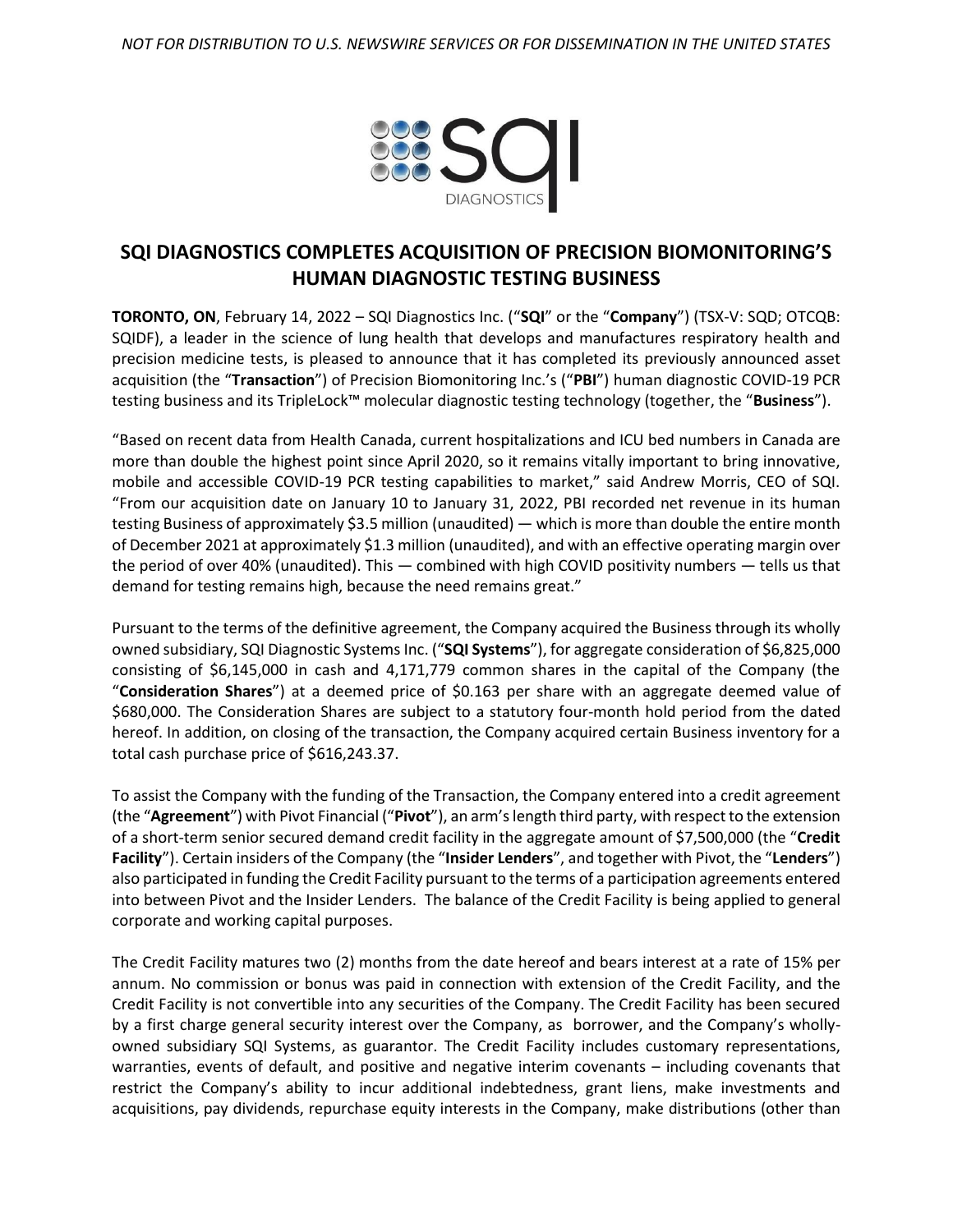certain permitted distributions) and enter into related party transactions and asset sales. In connection with the extension of the Credit Facility, the Lenders were paid a facility fee in the amount of \$320,000.

The participation in the funding of the Credit Facility by the Insider Lenders is considered a related party transaction within the meaning of Multilateral Instrument 61-101 *Protection of Minority Security Holders in Special Transactions* ("**MI 61-101**"). The Company relied on exemptions from the formal valuation and minority approval requirements in sections  $5.5(b)$  and  $5.7(1)(f)$  of MI 61-101 in respect of such insider participation. The Company was not positioned to be able to file a material change report in respect of the related party transaction between the Company and the Insider Lenders less than 21 days prior to extension of the Credit Facility. Given the application of funds and the timing thereof, the Company deemed it reasonable to be able to expedite the Credit Facility and affect the closing of the Transaction.

The Transaction and the Credit Facility remain subject to final approval of the TSX Venture Exchange Inc. ("**TSXV**").

## **About Precision Biomonitoring**

Precision Biomonitoring Inc. was founded in 2016 by a team of scientists from the Biodiversity Institute of Ontario at The University of Guelph. By 2017 PBI had begun providing an innovative, portable and proprietary TripleLock™ environmental DNA (eDNA) surveillance solution to the environmental consulting market, enabling early and rapid detection of organisms on site. In 2020, responding to the emerging global COVID pandemic, PBI established a human diagnostics division and applied their expertise in genetic testing to develop the TripleLock™ SARS-CoV-2 (COVID) qPCR testing platform, approved by Health Canada and the EU and commercially available for laboratory testing in Canada. To complement this highly specific and sensitive lab-based test, PBI partnered with an eDNA collaborator becoming the exclusive Canadian distributor of their mobile SARS-CoV-2 Real-Time PCR test and rapid mobile detection platform. The SARS-CoV-2 portfolio was further expanded with distributorship of the Quidel SARS-CoV-2 Antigen Fluorescent Immunoassay (FIA) and Sofia analyzer. Today PBI is at the forefront of technological innovations in the genomics industry, with a vision of a world where we can identify any organism instantaneously anywhere on the planet.

## **About SQI Diagnostics**

SQI Diagnostics are leaders in the science of lung health. We develop and manufacture respiratory health and precision medicine tests that run on SQI's fully automated systems. Our tests simplify and improve COVID-19 mobile PCR, Point of Care antigen testing and antibody monitoring, Rapid Acute Lung Injury testing, donor organ transplant informatics, and immunological protein and antibody testing. We're driven to create and market life-saving testing technologies that help more people in more places live longer, healthier lives. For more information, please visit [www.sqidiagnostics.com.](http://www.sqidiagnostics.com/)

**Contact:** Morlan Reddock Chief Financial Officer 437-235-6563 [mreddock@sqidiagnostics.com](mailto:mreddock@sqidiagnostics.com)

## *CAUTIONARY NOTES*

*This news release contains certain "forward-looking statements", including, without limitation, statements*  containing the words "will", "may", "expects", "intends", "anticipates" and other similar expressions which constitute